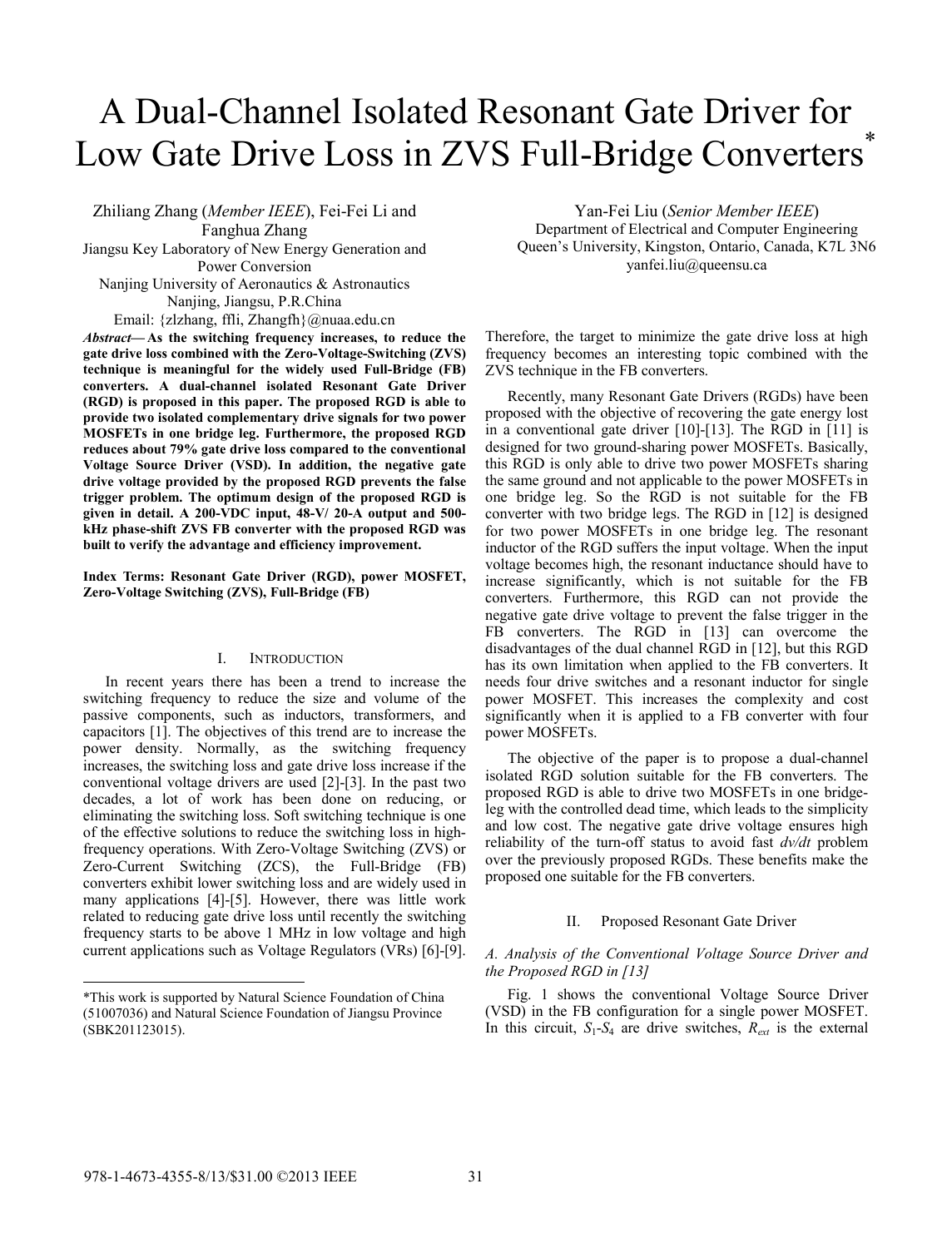resistance,  $R_g$  is the gate resistance,  $C_{g_2}$  represents the input capacitance of the power MOSFET  $Q, i_g$  is the gate current, and  $v_{gs}$  is the gate-to-source voltage. When  $S_1$  and  $S_4$  are on,  $v_{gs}$  is equal to  $V_c$  and the power MOSFET Q is on. When  $S_2$ and  $S_3$  are on,  $v_{gs}$  is equal to  $-V_c$  and Q is off. However, during the turn-off transition, the electric charge  $2C_{gQ}V_c^2$  provided by the dc power supply is dissipated in the resistors  $R_{ext}$  and  $R_g$ entirely. Furthermore, as the switching frequency increases, the drive power consumption increases proportionally.



In the FB converters, the conventional transformer coupled VSD shown in Fig. 2 is widely used.  $S_1-S_4$  are the drive switches,  $D_1$ - $D_4$  are the freewheel diodes,  $R_{ext1}$  and  $R_{ext2}$  are the external resistors,  $R_{g1}$  and  $R_{g2}$  are the gate mesh resistance. This VSD has the ability to drive two power MOSFETs in one bridge leg with isolation, leading to the low complexity and high reliability. Unfortunately, in this VSD, the energy provided to drive the power MOSFETs still dissipates totally in the resistors  $R_{g1}$ ,  $R_{ext1}$ ,  $R_{g2}$ , and  $R_{ext2}$ .



Fig. 3 (a) shows the proposed RGD in [13].  $S_1-S_4$  are drive switches,  $L_r$  is the resonant inductor. Fig. 3 (b) shows the equivalent circuit of the RGD in [13].  $C_{gQ}$  represents the input capacitance of the power MOSFET  $Q_1$ .  $v_g$  is the controllable voltage source decided by the drive switches *S*1- *S*4. This RGD utilizes the series *L-C* resonance to recycle the electric charge stored in *Cg\_Q*. However, it is designed for one single MOSFET. Each gate-driving circuit requires four drive switches  $(S_1-S_4)$  and an independent dc power supply (i.e.  $V_c$ ). It should be noted that in one bridge leg, two MOSFETs do not share the same ground and therefore, two independent dc power supplies are required if this RGD is used. As a result, in a FB converter, two bridge legs require sixteen drive switches and four independent dc power supplies with some auxiliary

components. This increases the complexity and the cost significantly and also results in the low reliability.



#### *B. The Proposed Isolated RGD*

To overcome the drawbacks of the above circuits, the proposed isolated RGD is shown in Fig. 4. The circuit consists of four drive switches  $S_1-S_4$ , the drive transformer  $T_r$  (turn radio 1:1:1), two resonant inductors  $L_{r1}$  and  $L_{r2}$ .  $L_{r1}$  and  $L_{r2}$  can be the leakage inductance of the transformer.  $Q_1$  is the high side switch and  $Q_2$  is the low side switch in one bridge leg.



Fig. 4 The proposed isolated RGD

The gate waveforms of four drive switches, *S*1-*S*4, the voltage between *A* and *B*,  $u_{AB}$ , the primary side current,  $i_p$ , along with the resonant inductor current, the gate-to-source voltage  $v_{gs\_Q1}$ ,  $v_{gs\_Q2}$  are illustrated in Fig. 5.  $S_1$  and  $S_2$ ,  $S_3$  and *S*4 are switched out of phase with the complementary control respectively. It is observed that the pulse width of  $u_{AB}$  is controlled by the switching status of the four drive switches  $S_1$ -*S*<sub>4</sub>. *i*<sub>L1</sub> and *i*<sub>L2</sub> are the resonant current through  $L_{r1}$  and  $L_{r2}$ , respectively. The value of  $i_p$  is the sum of the absolute value of  $i_{L1}$  and  $i_{L2}$ . The inductor current  $i_{L1}$ ,  $i_{L2}$ , i.e., the gate current of power MOSFET is sinusoidal and discontinuous, which reduces the additional conduction loss. The proposed RGD turns the MOSFETs on and off by using the resonant current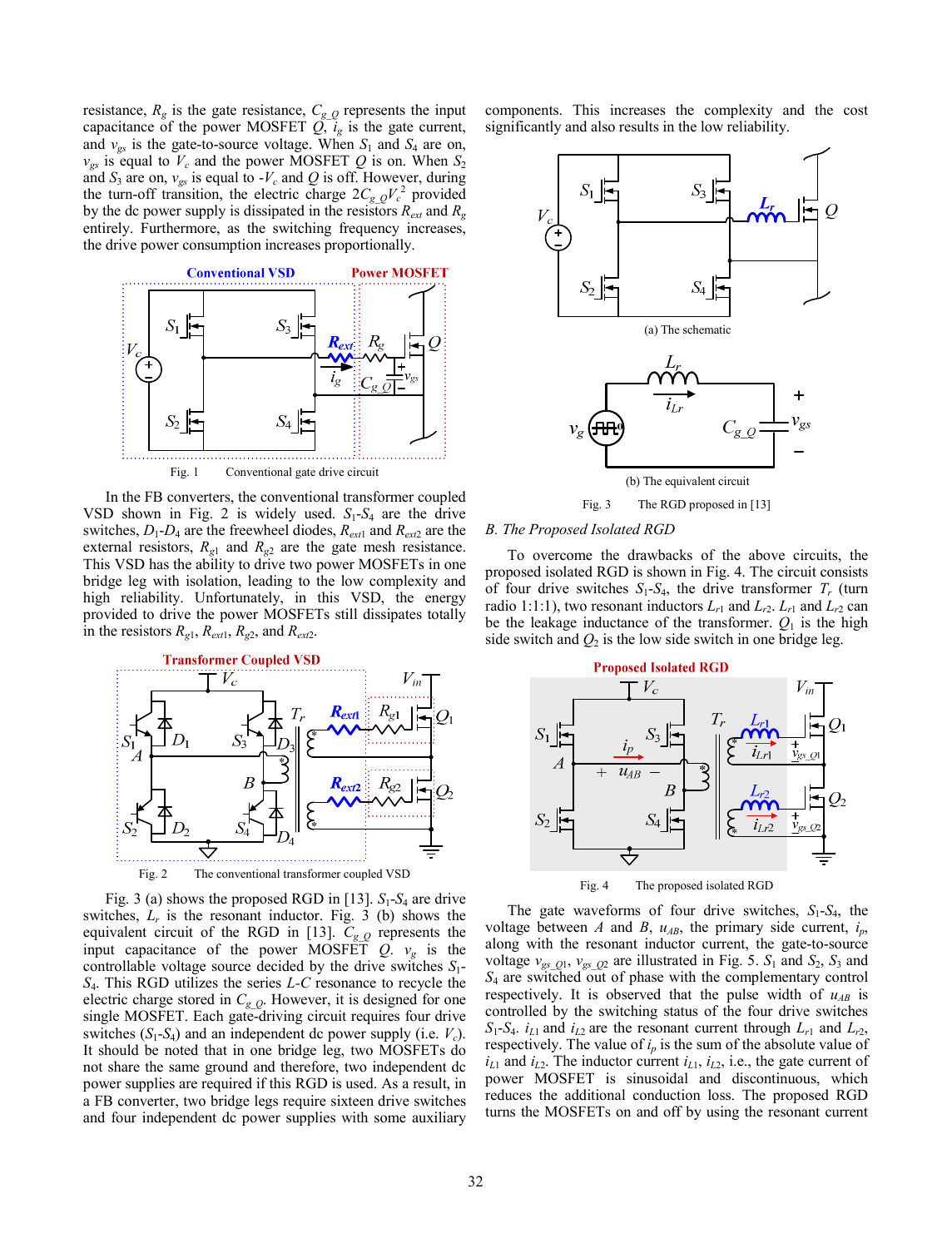injected into the input capacitance as shaded during  $[t_1, t_2]$  and [*t*3, *t*4], respectively. Moreover, the gate-to-source voltage  $v_{gsQ1}$  and  $v_{gsQ2}$  are complementary and sinusoidal during the switching transition.



Fig. 5 The key waveforms of the proposed RGD

The proposed RGD is controlled in the complementary mode and provides two drive signals with duty cycle *D* and 1- *D* respectively. It is observed that no current flows through the dc power supply  $V_c$ . Therefore, the power supply provides no electric power to the gate drive circuit theoretically during the switching transition, which indicates that the gate drive loss is reduced significantly by the proposed RGD. Furthermore, the RGD is able to provide a negative gate voltage to the MOSFET and prevent the false trigger due to the fast *dv/dt* problem in the FB converter.

The number of drive switches and independent dc power supplies required to drive a FB converter are compared between the proposed isolated RGD and the RGD in [13], which is shown in Table I. Essentially, the RGD in [13] needs sixteen drive switches and four independent dc power supplies for a FB converter. The proposed isolated RGD needs eight drive switches and one independent dc power supply. It is observed that the proposed isolated RGD needs much less drive switches and power supplies, which can minimize the cost and increase the reliability.

Table I THE NUMBER OF DRIVE SWITCHES AND INDEPENDENT DC POWER SUPPLIES

|                  | Number of Drive<br>Switches | Number of<br>Independent DC<br>Power Supplies |
|------------------|-----------------------------|-----------------------------------------------|
| $RGD$ in [13]    |                             |                                               |
| Proposed RGD     |                             |                                               |
| <b>Reduction</b> | $50\%$                      | 75 %                                          |

### III. Loss Comparison and Benefits

## *A. Loss Comparison between the Proposed RGD and the Conventional VSD*

This section analyzes the loss of the proposed RGD and makes a comparison between the conventional VSD. To demonstrate the gate drive loss saving with the proposed RGD, the design parameters are given in Table II. The design parameters provided in this part agree with the experimental parameters.

| LAUIC II DESIGN I ARAMETERS OF THE I ROPOSED IN LOD |                   |  |
|-----------------------------------------------------|-------------------|--|
| Switching Frequency, $f_{sw}$                       | 500 kHz           |  |
| Gate Drive Voltage, $V_c$                           | 15 <sub>V</sub>   |  |
| Resonant Inductor, $L_{r1}$ , $L_{r2}$              | 246 nH            |  |
| Power MOSFET, $Q_1, Q_2$                            | IPP50R199CP       |  |
| Total Gate Charge, $Q_{g}$                          | $50$ nC           |  |
| Internal Gate Resistance, $R_{\alpha}$              | $2.2 \Omega$      |  |
| Drive MOSFETs, $S_1-S_4$                            | FDN335N           |  |
| Total Gate Charge, $Q_{g,s}$                        | 3.7 <sub>nC</sub> |  |
| On Resistance, $R_{DS(on)}$                         | $0.07 \Omega$     |  |
| Output Capacitance, $C_{\alpha ss}$                 | $80~\mathrm{pF}$  |  |

Table II DESIGN PARAMETERS OF THE PROPOSED RGD

Although the proposed RGD does not have any power consumption in theory, the resistance in the circuit produces the power consumptions in practical. As the two power MOSFETs are controlled in the complementary mode, one of two gate drive channels is chosen to analyze.  $R_{sg}$  is the sum of the winding resistance in resonant inductor and transformer, and the gate-pattern resistance inside the power MOSFET. *R* is the total resistance existing in the current loop, which is given by  $R = 2R_{DS(on)} + R_{sg}$ . The proposed RGD utilizes the *L-C* resonance to change the gate-to-source voltage applied to the input capacitance. As the resistance *R* exists in the resonant circuit, the absolute value of the gate-to-source voltage decreases after each switching transition, which is equal to the voltage drop  $\Delta V$ . The value of  $\Delta V$  can be calculated by the simplified *R-L-C* circuit. Then, the dc power supply provides an amount of electric energy, which is equal to 2*CissVc*Δ*V* for turn on and turn off process. Therefore, the electric power to compensate for the voltage drop Δ*V* is

$$
P_c = 2f_{sw}C_{iss}V_c\Delta V\tag{1}
$$

Although the total gate charge of  $S_1$ - $S_4$  is low, it may still cause some losses at high switching frequency. The switching frequency of these four MOSFETs is the same as the  $f<sub>sw</sub>$  of the power MOSFETs. The total gate drive loss of  $S_1$ - $S_4$  is

$$
P_s = 4Q_{g_s} V_{gs_s} f_{sw} \tag{2}
$$

where  $Q_{g,s}$  is the total gate charge of drive MOSFETs,  $V_{gs}$ <sub>s</sub> is the drive voltage of  $S_1$ - $S_4$ .

In addition, the dc power supply should charge the output capacitance  $C_{\text{oss}}$  in the drive MOSFETs  $S_1-S_4$  in each switching cycle. Thus, the electric power  $P_r$  is

$$
P_r = 4C_{oss}V_c^2 f_{sw}
$$
 (3)

The drive transformer is not ideal actually, so the loss exists. The transformer loss consists of the magnetic hysteresis loss, eddy-current loss and residual loss. The total transformer loss is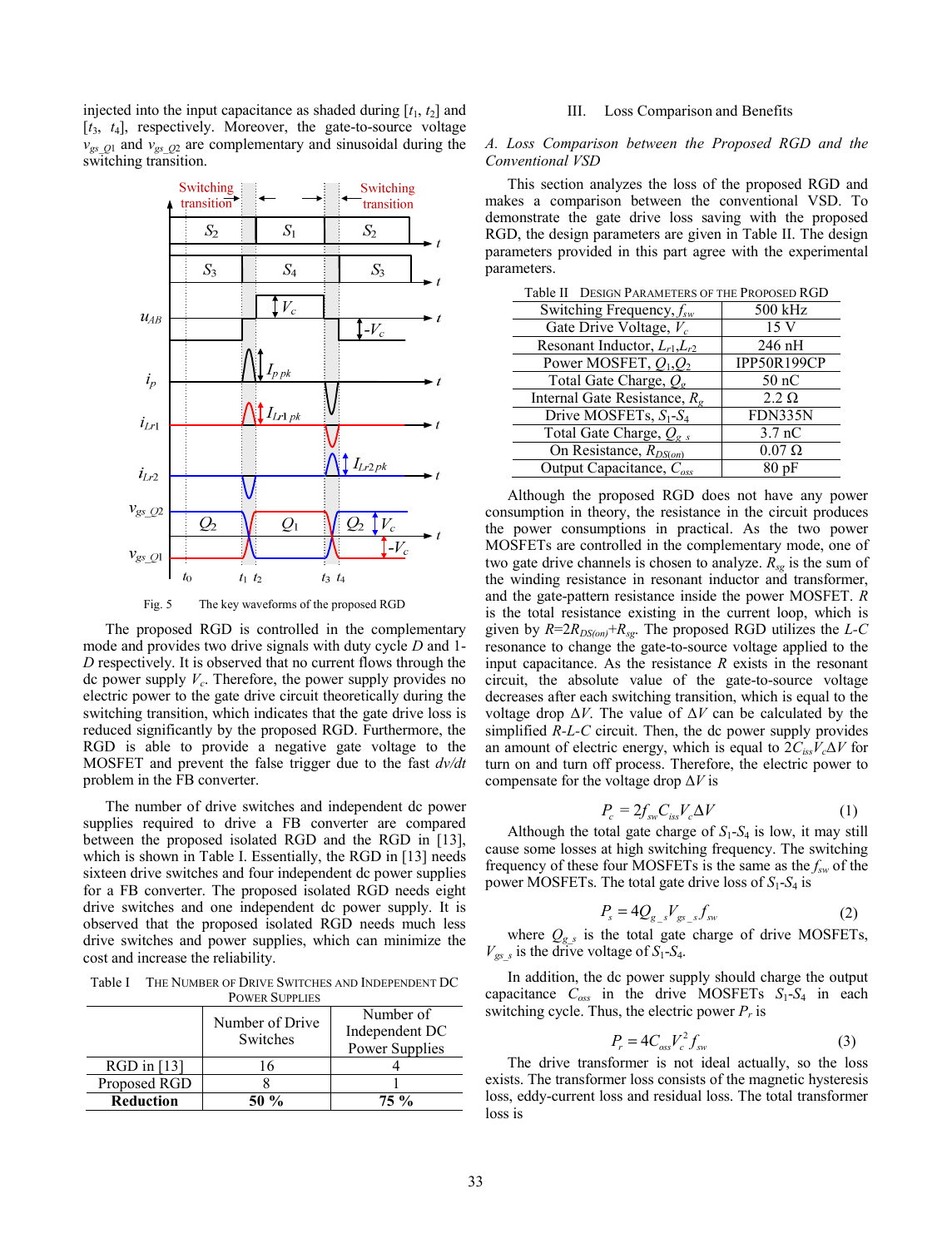$$
P_t = \eta f_s^{\alpha} B_m^{\beta} V \tag{4}
$$

where  $\eta$  is the loss coefficient,  $\alpha$  is the frequency index ( $>1$ ),  $\beta$  is the magnetic induction index ( $>1$ ),  $B_m$  is the magnetic induction, and *V* is the volume of the magnetic core.

Therefore, the power consumption  $P_{d\,RGD}$  for driving two MOSFETs in one bridge leg with the proposed RGD is

$$
P_{d\_RGD} = 2P_c + P_s + P_r + P_t \tag{5}
$$

For comparison, the conventional transformer coupled VSD in Fig. 2 is analyzed. The gate drive loss for one power MOSFET with the conventional VSD is calculated. Take account of the negative gate voltage, the dc power supply has to provide an electric energy as large as  $2\tilde{C}_{iss}V_c^2$  to turn the power MOSFET on and off. This electric energy provided by the dc power supply is consumed in the gate resistor *Rg*. Therefore, the power loss  $P_g$  in the gate resistor is

$$
P_g = 4f_{sw}C_{iss}V_c^2
$$
 (6)

From  $(2)$ ,  $(3)$ ,  $(4)$  and  $(6)$ , the power consumption for driving two MOSFETs in one bridge leg with the conventional transformer coupled VSD is

$$
P_{d_{\text{conv.}}} = 2P_g + P_s + P_r + P_t \tag{7}
$$

Based upon the design parameters and the above equations, the calculated results are provided in the Table III. With the proposed RGD, the gate drive loss of two MOSFETs in one bridge leg is reduced from 3.14 W to 0.66 W (a reduction of 79.0 %). Meanwhile, the drive loss of four power MOSFETs in a FB converters is reduced from 6.28 W to 1.32 W (a reduction of 79.0 %), translating into an efficiency improvement of 0.5 percent in a 1-kW FB converter.

Table III GATE DRIVE LOSS COMPARISON BETWEEN THE PROPOSED RGD AND CONVENTIONAL VSD

| <u>INJD AIND CONTENTIONE TOD</u> |                                |                   |  |  |
|----------------------------------|--------------------------------|-------------------|--|--|
|                                  | Drive Loss of Two              | Drive Loss of     |  |  |
|                                  | MOSFETs in one                 | Four MOSFETs      |  |  |
|                                  | Bridge Leg                     | in a FB Converter |  |  |
| Conventional<br>Driver           | 3.14 W $(P_{d \text{ conv.}})$ | 6.28 W            |  |  |
| Proposed RGD                     | 0.66 W $(P_{d \, RGD})$        | 1.32 W            |  |  |
| <b>Loss Reduction</b>            | <b>79.0 %</b>                  |                   |  |  |

#### *B. Benefits of the Proposed Isolated RGD*

With the above comparison, the advantages of the proposed isolated RGD are highlighted as follows:

#### *1) Significant reduction of gate drive loss*

Compared to the conventional gate driver, the energy stored in the input capacitance can be recovered in the proposed RGD. The resonance between the resonant inductor and input capacitance makes the energy to return to the input capacitance and reverses the polarity of the input capacitance.

# *2) High reliability of the turn-off status*

The RGD is able to provide a negative gate voltage to the MOSFET and improves the reliability due to fast dv/dt problem in high power and high voltage applications.

# *3) Capability to provide two isolated complementary drive signals*

The proposed RGD has the ability to drive two MOSFETs in a bridge-leg and makes the power segment and control segment to be isolated, which leads to the simplicity and low cost.

# IV. Optimal Design of the Proposed RGD

In the proposed isolated RGD, the inductance value of  $L_{r1}$ and  $L_{r2}$  are usually equal as  $L_{r1} = L_{r2} = L_r$ . To select the proper resonant inductance  $L_r$ , two issues have to be taken into consideration: the driving speed and gate drive loss.

The rising time  $t_r$  and falling time  $t_f$  of driving a power MOSFET affect the design value of *Lr*. In the proposed RGD, the characteristic impedance of the resonant inductor  $L_r$  and the input capacitance  $C_{iss}$  is much larger than the total resistance in the resonant circuit, so the resistance has no effect on the natural resonance between  $L_r$  and  $C_{iss}$ . As shown in Fig. 6, the gate drive voltage of power MOSFET  $Q_1$  or  $Q_2$  is sinusoidal during the turn on transition from  $-V_c$  to  $V_c$ . The rising time  $t_r$  defined as the interval for  $V_{gs}$  to rise from zero to  $V_c$  is



Fig. 6  $t_r$  and  $t_f$  in the switching period

Similarly, the falling time  $t_f$  defined as the interval for  $V_{gs}$ to fall from  $V_c$  to zero is

$$
t_f = \frac{1}{2} \pi \sqrt{L_r C_{iss}} \tag{9}
$$

From (8) and (9), the larger  $L_r$  is, the slower the power MOSFET is driven. With ZVS operation of one bridge leg, usually at most 5% of the switching period is allowed. Hence,

$$
t_d = t_r + t_f = \pi \sqrt{L_r C_{iss}} \le \frac{5\%}{f_s}
$$
 (10)

where  $t_d$  is the total driving time of the power MOSFET. The NMOSFET IPP50R199CP from Infineon is chosen as the power MOSFET, and the total gate charge  $Q_g$ =50 nC when  $V_{gs}$ =15 V. The relationship between the value of  $L_r$  and the driving time  $t_d$  is illustrated in Fig. 7. It is observed that with the increasement of the resonant inductor  $L_r$ , the driving time  $t_d$  increases.

From (10), the maximum value of *Lr* follows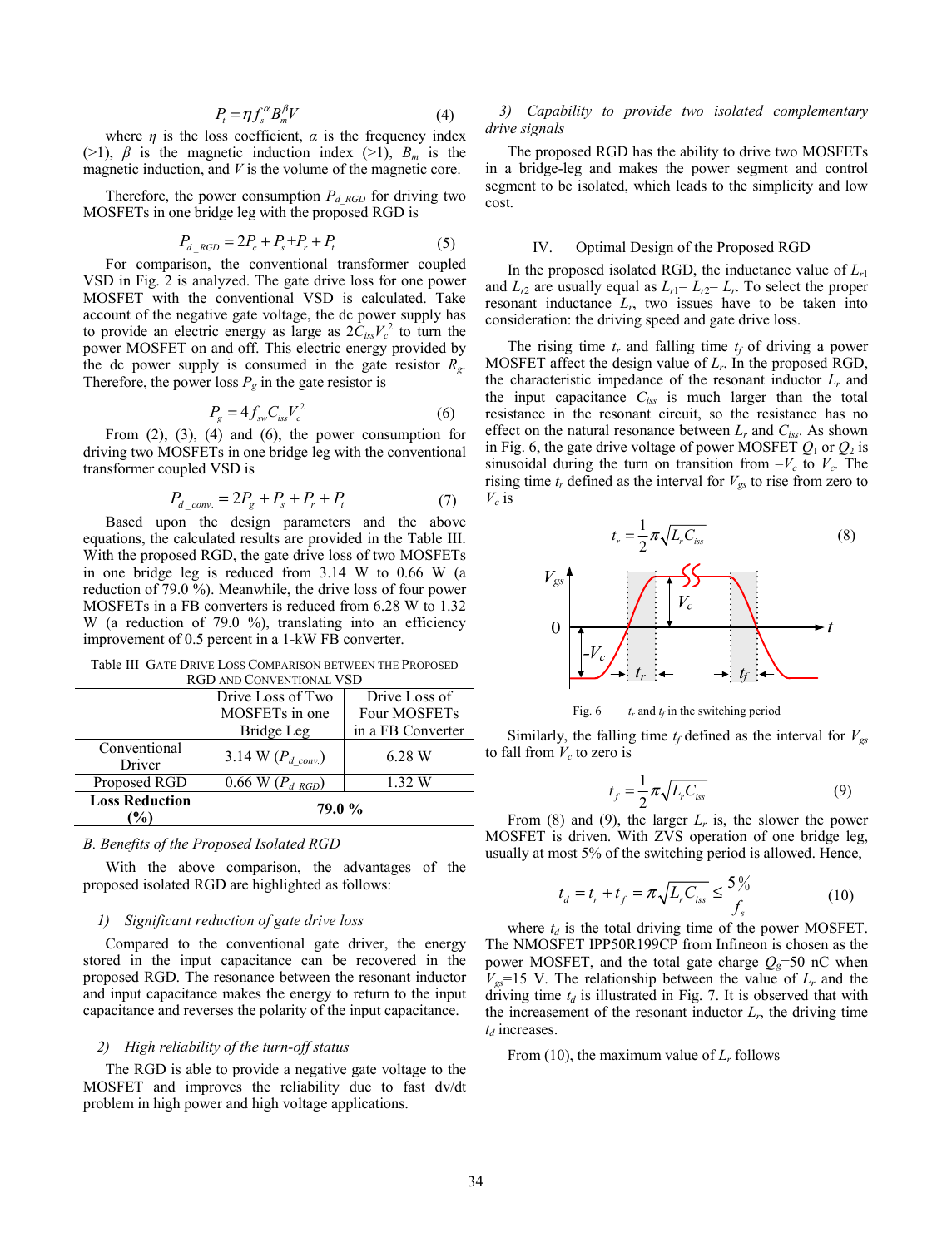$$
L_r \leq \frac{\left(\frac{5\%}{\pi f_s}\right)^2}{C_{\text{iss}}} \tag{11}
$$

Based upon the given design parameters, the value of  $L_r$  is calculated less than 300 nH from (11) as shown in Fig. 7.



Fig. 7 The optimum range of the value of *Lr*

On the other hand, a larger  $L_r$  is more effective in reducing the gate drive loss. As analysed in section III, from (5), *Pd\_RGD* as a function of the resonant inductance  $L_r$  is also illustrated in Fig. 7. It is observed that with the increase of the resonant inductance  $L_r$ , the gate drive loss  $P_{d_R G D}$  is reduced. Furthermore, the rate of change of gate drive loss reduction is slow when the resonant inductance *Lr* becomes large. The drive loss reduction is expected to be more than 75.0 %. Hence,

$$
\frac{P_{d\_conv.} - P_{d\_RGB}}{P_{d\_conv.}} \ge 75\,\%
$$
\n(12)

where  $P_{d\text{conv}}$  is the gate loss of two power MOSFETs in one bridge leg with the conventional VSD.

From (12), as  $P_{d, RGD}$  is a function of  $L_r$ , the value of  $L_r$  can be solved to be larger than 200 nH as shown in Fig. 7.

As a conclusion, considering the driving speed and the gate drive loss, the value of  $L_r$  is 200-300 nH for the optimum design in the proposed RGD with the desired specifications shown in Fig. 7.

#### V. Experimental Results and Discussion

A 200-VDC input, 48-V/ 20-A output and 500-kHz phaseshift ZVS FB converter with the proposed RGD was built to verify the advantage. The schematic of the FB converter with the proposed RGD is shown in Fig. 8. The components used are as follows: IPP50R199CP is used as the power MOSFET  $Q_1$ - $Q_4$ ; the Schottky diode DSSK60-02A is used as the rectifier  $D_{R1}$  and  $D_{R2}$ ; the output inductance  $L_f$  is 6 uH and the output capacitance  $C_f$  is 3000 uF. The FDN335N is used as the drive switch  $S_1$ - $S_8$  and the gate drive voltage  $V_c$ =15 V. The leakage inductances of the drive transformer  $T_{r1}$  and  $T_{r2}$  are 270 nH, which are measured by the HEWLETT PACKARD 4284A precision LCR meter. Because the value of the leakage inductance fits the optimum design range as shown in Fig. 7,

they can be used as the resonant inductance  $L_{r1}$  and  $L_{r2}$  in this case. The photo of the prototype is shown in Fig. 9.



Fig. 8 The schematic of the FB converter with the proposed RGD



Fig. 9 Photograph of the prototype

Fig. 10 illustrates the voltage of primary-side  $v_p$  and the rectifier voltage *vrect* of the power transformer in the FB converter. It is observed that the primary voltage  $v_p$  is a modulated pulse waveform since the phase-shift control is applied to the ZVS FB converter through the proposed RGD. The corresponding waveform of the secondary side *vrect* is obtained through the full-wave rectifier.



Fig. 11 illustrates the drain-source voltage  $v_{DS1}$  and the gate-source voltage  $v_{GS1}$  of the power MOSFET  $Q_1$  in the FB converter. Fig. 11 (a) shows that the FB converter realizes ZVS for the leading leg under 1/2 load. As the output capacitance of the main power MOSFET is discharged by the energy of the output inductance, the drain-to-source voltage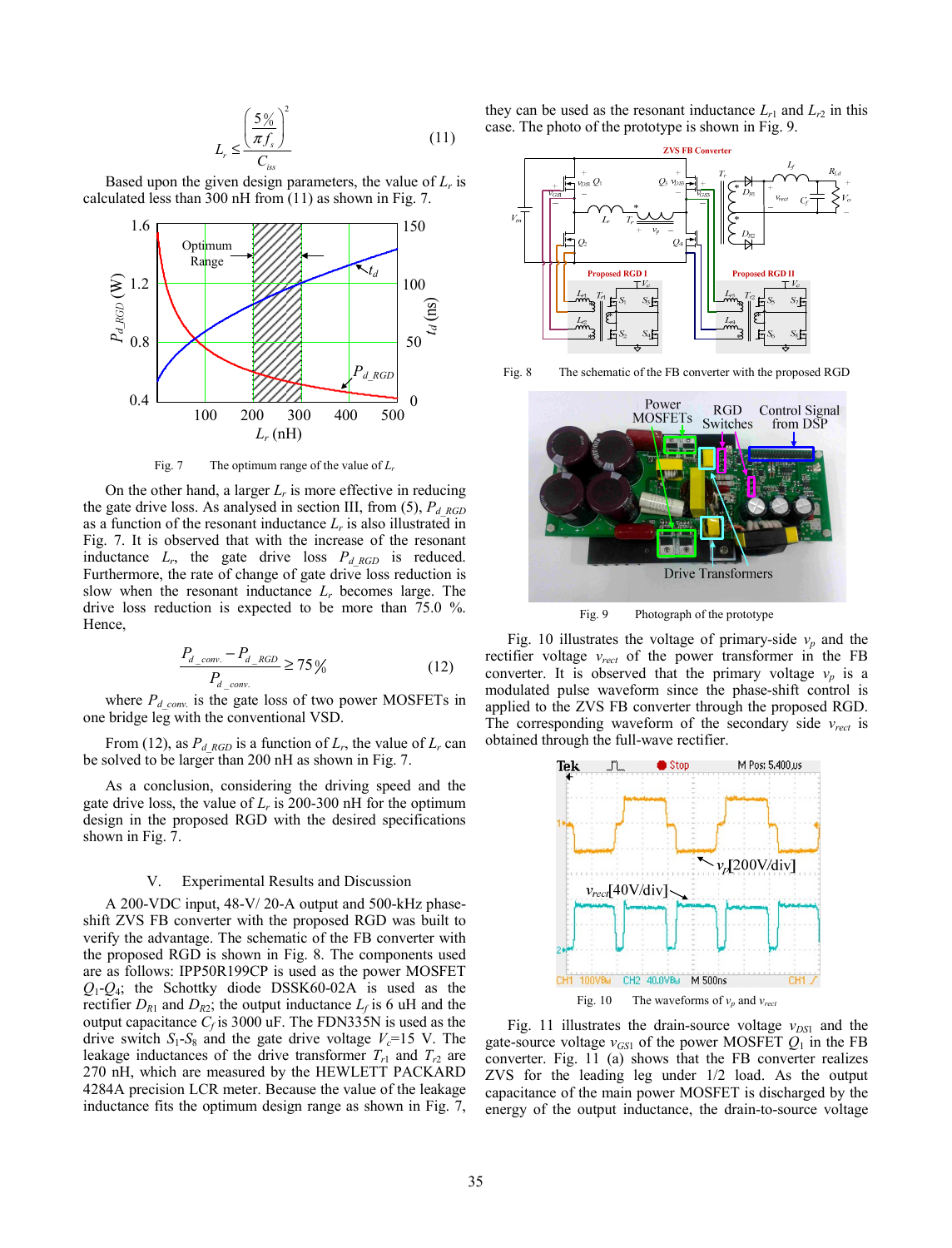$v_{DS}$  reaches zero, and then the gate drive voltage is applied to turn on the MOSFET with ZVS. Similarly, Fig. 11 (b) illustrates  $v_{DS3}$  and  $v_{GS3}$  of the power MOSFET  $Q_3$  in the FB converter. This waveforms show that the FB converter realizes ZVS for the lagging leg under 2/3 load. The proposed RGD is compatible with ZVS technique for the FB converter, and the switching loss and the gate drive loss can be both reduced.



Fig. 12 shows the resonant inductor current  $i_{Lr1}$  and the gate-to-source voltage  $v_{gsQ1}$ . The waveforms of  $i_{Lr1}$  and  $v_{gsQ1}$ are sinusoidal during the switching transition, which indicates the resonance between the resonant inductor and the input capacitance. It is observed that when  $Q_1$  is off, the gate drive voltage  $v_{gsQ1}$  is -15 V, which improves the reliability due to fast  $dv/dt$  problem in the FB converters.



Fig. 12 Gate drive voltage and resonant inductor current

Fig. 13 shows the resonant inductor current  $i_{Lr1}$ ,  $i_{Lr2}$  and the gate drive voltage  $v_{gs\_Q1}$ ,  $v_{gs\_Q2}$ , which agrees with the theoretic waveforms in Fig. 5. It is observed that the gate drive voltage  $v_{gsQ1}$  and  $v_{gsQ2}$  are complementary, the directions of the resonant inductor current  $i_{Lr1}$  and  $i_{Lr2}$  are also opposite. This experimental waveform indicates that the proposed RGD has the ability to drive two power MOSFETs in one bridge leg, leading to the low complexity and cost in the FB converters.<br> **The EX**  $\int_{\ln}$  **II** Trig'd M Pos: 0.000s



Fig. 13 Two complementary drive voltage and resonant inductor current

Fig. 14 illustrates the relationship between  $v_{gsO1}$ ,  $i_{Lr1}$  and the voltage between *A* and *B*,  $v_{AB}$  during the turn on interval. It is observed that the resonance only happens during the stage of  $v_{AB}$ =0. This interval, i.e.  $v_{AB}$ =0, is the key difference between the conventional VSDs from the control strategy. During this interval, the proposed RGD utilizes the L-C resonance to recover the gate drive energy stored in the input capacitance of the power MOSFET. Therefore, the gate drive loss can be reduced significantly compared to the conventional VSDs. For the turn off interval, the detailed waveforms are similar to the turn on interval.



Fig. 14 Resonant switching transition:  $v_{gsQ1}$ ,  $i_{Lr1}$  and  $v_{AB}$ 

Fig. 15 shows the waveforms of the gate drive voltage of *Q*1 and *Q*2. It is observed that the waveforms of gate drive voltage of  $Q_1$  and  $Q_2$  are complementary and there is no voltage overlap between two drive voltage signals. Therefore, the short-through problem can be prevented in the FB converters.